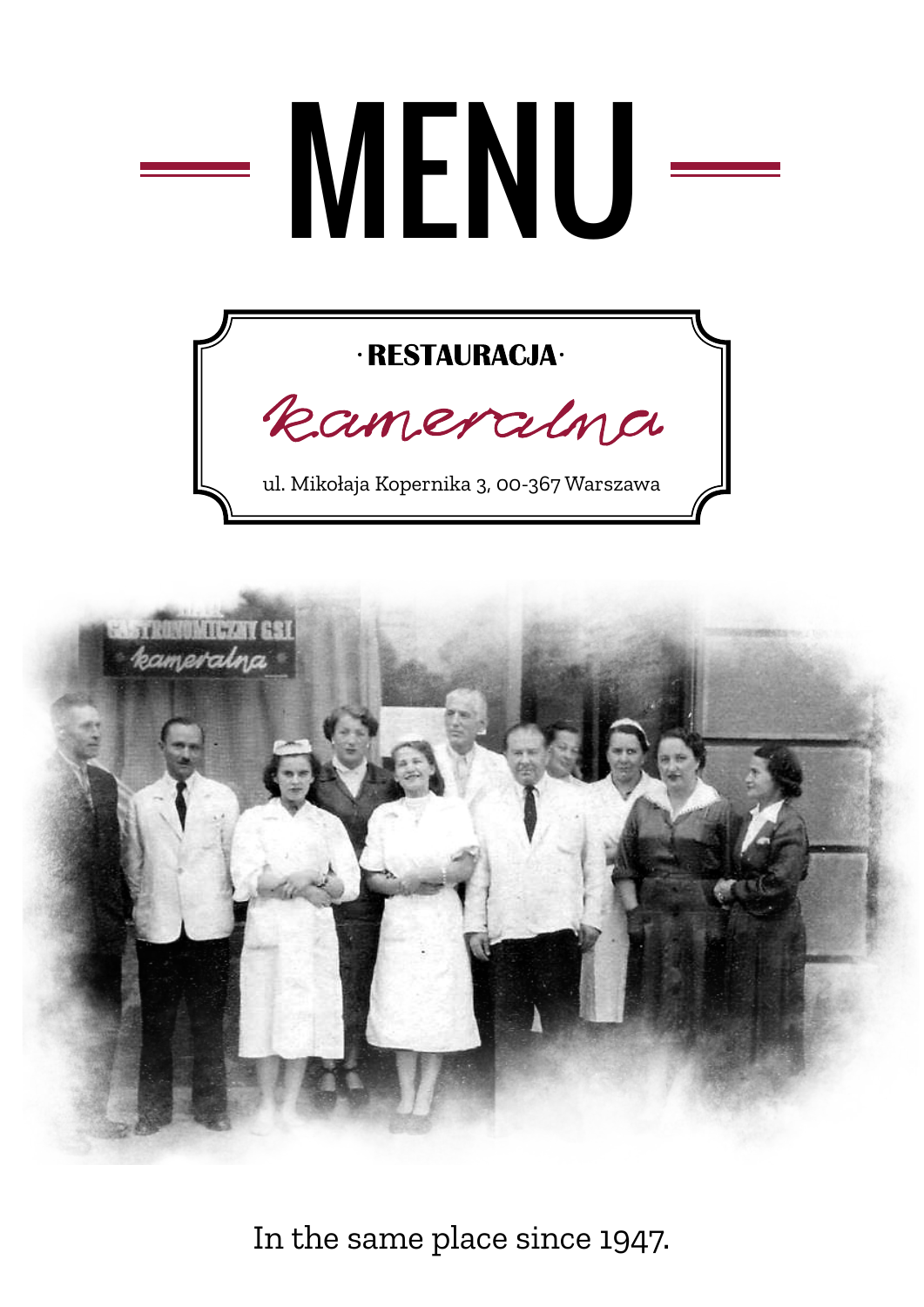#### **SALADS APPETIZERS**

<u> a ser</u>

| Pork jelly with horseradish<br>and lemon                   | 15zł             |
|------------------------------------------------------------|------------------|
| Herring in oil                                             | 15zł             |
| <b>Herring in cream</b>                                    | 15zł             |
| Potato pancakes with sour cream<br>and chive               | 16zł             |
| Chicken liver with apple,<br>onion and forest fruits sauce | 16z <sub>1</sub> |
| <b>Beef tongues with horseradish sauce</b>                 | 26zł             |
| <b>Beef tartar with marinades</b>                          | 26zł             |
| <b>Shrimps in beurre blanc sauce</b>                       | 36zł             |

| Caesar salad with grilled chicken,<br>croutons and parmesan cheese | 26zł             |
|--------------------------------------------------------------------|------------------|
| Roast duck salad with pear marinated<br>in red wine                | 26z1             |
| Grilled vegetables with pesto<br>and rocket salad                  | 28z <sub>1</sub> |
| <b>Shrimps salad with croutons</b><br>and parmesan cheese          | 35zł             |

#### **DUMPLINGS**

| Dumplings with meat                              | 24z <sub>1</sub> |
|--------------------------------------------------|------------------|
| "Russian" style dumplings<br>– cheese and potato | 24z <sub>1</sub> |

#### **SOUPS**

 $\equiv$ 

| Chicken soup with duck and noodles                              | 14z <sup>1</sup> |
|-----------------------------------------------------------------|------------------|
| <b>Tomato soup with noodles</b>                                 | 14z <sub>i</sub> |
| Tomato cream with mozzarella<br>and fresh basil                 | 15z <sub>1</sub> |
| "Warsaw" style tripe soup                                       | 19z <sub>i</sub> |
| Old Polish sour rye soup with boletus,<br>egg and white sausage | 19z <sub>i</sub> |
| Fish soup with tomatoes and coriander                           | 19z <sub>k</sub> |

#### **PASTA**

| Spaghetti Carbonara                                                  | $24z_1$ |
|----------------------------------------------------------------------|---------|
| <b>Penne in Primavera sauce</b><br>with pesto and arugula            | $24z_1$ |
| Spaghetti Bolognese                                                  | 26zł    |
| Penne with chicken, fresh spinach,<br>dried tomatoes and cream sauce | 29zł    |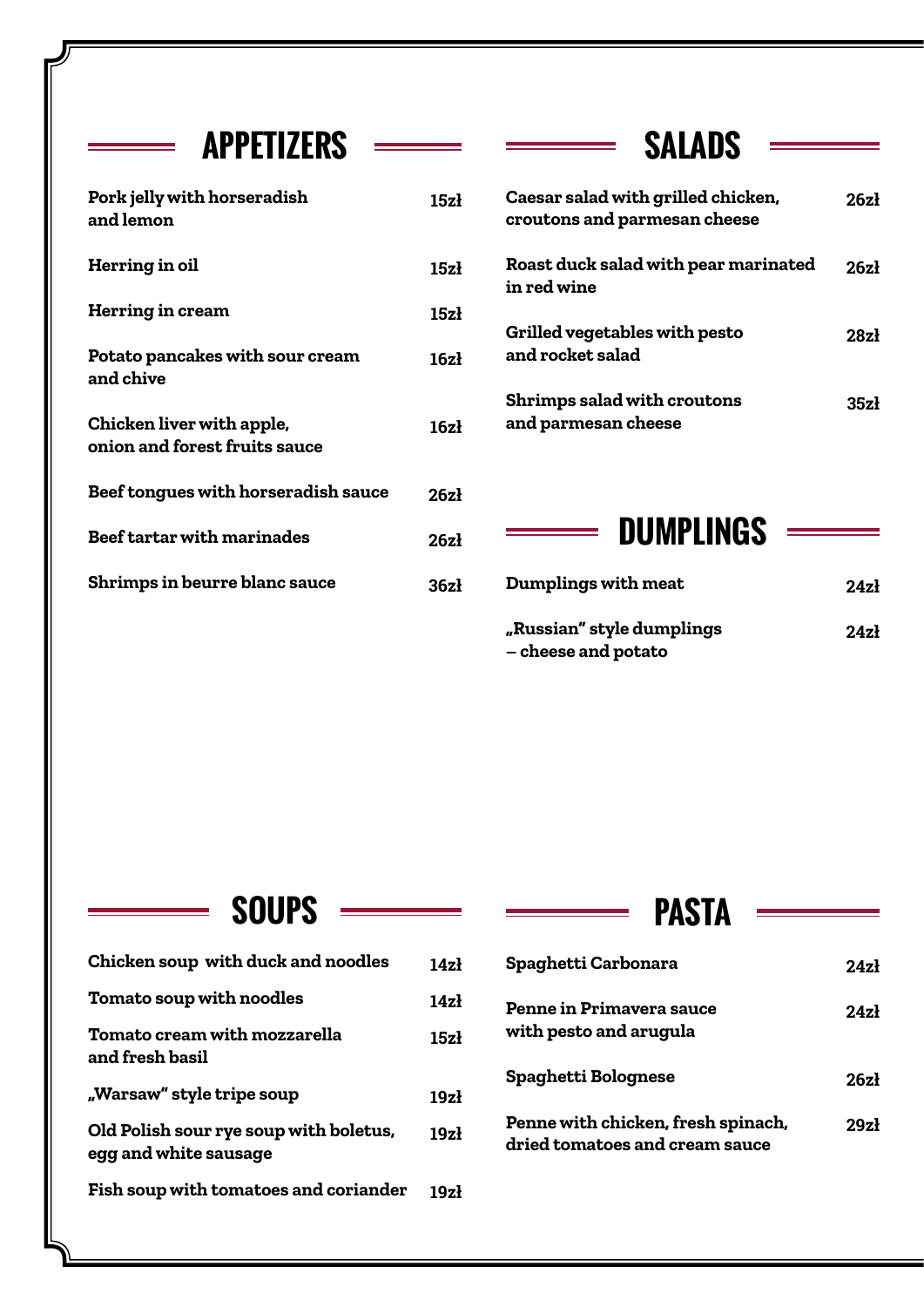#### **FISH**

| Cod sirloin baked in herb butter,<br>fries, coleslaw                             | 38zł |
|----------------------------------------------------------------------------------|------|
| Zander in a sauce with capers,<br>black lentils, steam vegetables                | 48zł |
| Roasted salmon fillet in butter-wine<br>sauce with dill, black lentils, broccoli | 49zł |



÷,

**Classic burger:** *beef 100%, bacon, cheddar*  **29zł** *cheese, lettuce, tomto, pickled cucumber, bbq sause, fries* 

**Slow roasted pork:** *bacon, cheddar cheese,*  **29zł** *lettuce, tomto, pickled cucumber, bbq sause, fries*

**Vege burger:** *lentils, cheddar, lettuce, tomato, pickled cucumber, onion, bbq sauce, fries* **29zł**

#### **DESSERTS**

| Pancakes with cottage cheese                     | 16z <sub>1</sub> |
|--------------------------------------------------|------------------|
| Apple pie                                        | 17z <sub>1</sub> |
| Cheese cake                                      | 19z <sub>l</sub> |
| Panna cotta with chocolate cherries<br>and mango | 21z1             |

## **MAIN COURSES**

| <b>Minced cutlet, mashed potatoes,</b><br>fried beetroots                                        | 28z <sub>i</sub> |
|--------------------------------------------------------------------------------------------------|------------------|
| Breaded chicken breast fillet, mashed<br>potatoes, cucumber salad                                | 28z <sub>i</sub> |
| Devolay cutlet, fries, vinaigrette salad                                                         | 29z <sub>i</sub> |
| Cordon Bleu cutlet with ham and<br>cheese, fries, vinaigrette salad                              | 29z <sub>i</sub> |
| Pork chop with bone, potatoes with dill,<br>fried cabbage                                        | 38z <sub>1</sub> |
| Beaten beef steak with mushrooms,<br>mashed potatoes, fried beetroots                            | 38z <sub>i</sub> |
| Pork tenderloin in herb crumble with<br>rosemary sauce, potatoes with dill,<br>vinaigrette salad | 39z <sub>1</sub> |
| Beef cheeks in gravy, silesian<br>dumplings, pickled cucumber salad                              | 39z <sub>1</sub> |
| Pork knuckle on cabbage with fries,<br>horseradish and mustard                                   | 48z <sub>1</sub> |
| Pork ribs in plum sauce, potatoes with<br>dill, pickled cucumber salad                           | 49zł             |
| Duck breast in blackcurrant sauce<br>with chocolate, carrot puree, silesian<br>dumplings         | 58zł             |
| Veal cutlet with bone in peanut sauce,<br>potatoes with dill, vinaigrette salad                  | 59zł             |
| Grilled beef entrecote with garlic<br>butter, fries, vinaigrette salad                           | 67zł             |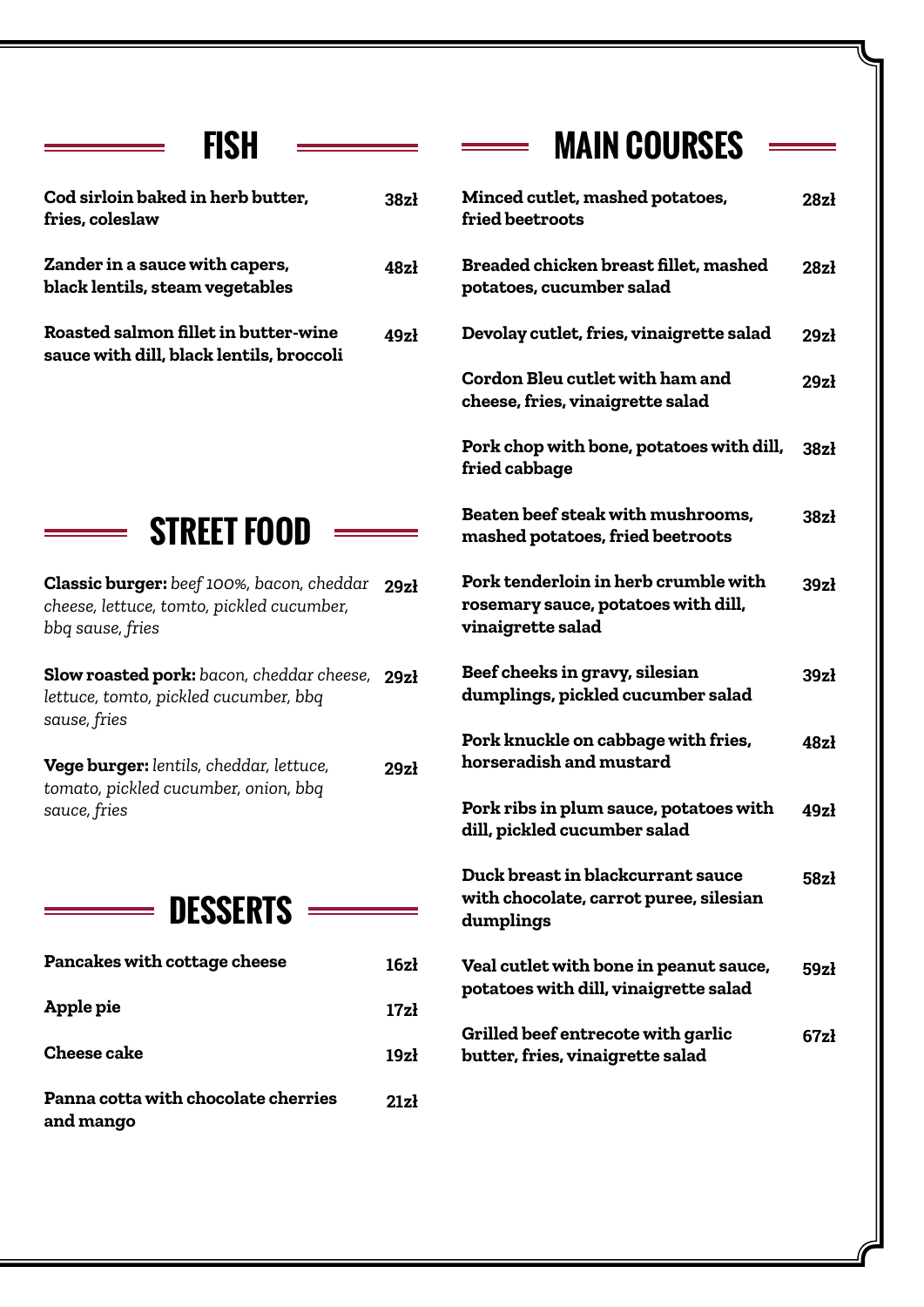#### **HOT BEVERAGES**  $\longrightarrow$  **DRAFT BEER**  $\longrightarrow$

| <b>Espresso</b>                     | 7zł              | <b>Tyskie Gronie 0,3 l</b>       |
|-------------------------------------|------------------|----------------------------------|
| Americano                           | 9z <sub>k</sub>  | <b>Tyskie Gronie 0,5 l</b>       |
| Cappucino                           | 10z <sub>i</sub> | Książece wheat beer 0,3          |
| Latte                               | 12z <sub>i</sub> | <b>Książece wheat beer 0,5 l</b> |
| <b>Hot chocolate</b>                | 12z <sub>i</sub> |                                  |
| Selection of teas / ask your waiter | 9z <sub>i</sub>  | <b>BOOTLED</b>                   |
| Winter tea with fruits and honey    | 14z <sub>i</sub> | $T$ sah fros                     |

### **NON ALCOHOLIC BEVERAGES**

| Cola, Cola Zero, Sprite, Fanta, Tonic (0,2 l) 8zł                                               |                                |
|-------------------------------------------------------------------------------------------------|--------------------------------|
| <b>Fruit juices (0,2 l)</b>                                                                     | 6zł                            |
| Still water / sparkling water<br>(0.33] / 0.75]                                                 | $6z$ <i>l</i> /12 $z$ <i>l</i> |
| Lemonade                                                                                        | 8zł                            |
| <b>Flavored lemonade (pineapple,</b><br>arbuz, watermelon, passion fruit,<br>melon, strawberry) | 12z <sub>i</sub>               |
| Redbull                                                                                         | 16z <sub>i</sub>               |
| $=$ Mulled wine and beer $=$                                                                    |                                |
| Mulled beer 0,5 l                                                                               | 12zł                           |
| <b>Mulled wine 0,15 l</b>                                                                       | 12zł                           |

| 7zł             | <b>Tyskie Gronie 0,3 l</b> | 8zł              |
|-----------------|----------------------------|------------------|
| 9z <sub>i</sub> | <b>Tyskie Gronie 0,5 l</b> | 12z <sub>i</sub> |
| 10zł            | Książece wheat beer 0,3 l  | 8zł              |
| 12zł            | Książece wheat beer 0,5 l  | 13z <sub>i</sub> |
|                 |                            |                  |

#### $\equiv$ **BOOTLED BEER**  $=$

| <b>Lech free</b>             | 10z <sub>l</sub> |
|------------------------------|------------------|
| <b>Kormoran Jasny</b>        | 15z <sub>1</sub> |
| Kormoran Świeże              | 15zł             |
| <b>Kormoran Ciemny</b>       | 15z <sub>1</sub> |
| Kormoran Witbier             | 17z <sub>1</sub> |
| <b>Kormoran American IPA</b> | 21zł             |

| 40ml         | 700mln         |
|--------------|----------------|
|              | $= 8z1$ 136zł  |
|              | $= 8z1$ 136zł  |
|              | $= 10z1$ 170zł |
|              | $= 12z1$ 199zł |
|              | $= 19z1$ 320zł |
| <b>VODKA</b> |                |

#### **VERMOUTH 80 ml** E

**Martini Bianco / Rosso / Rosato / Extra Dry**

**10zł**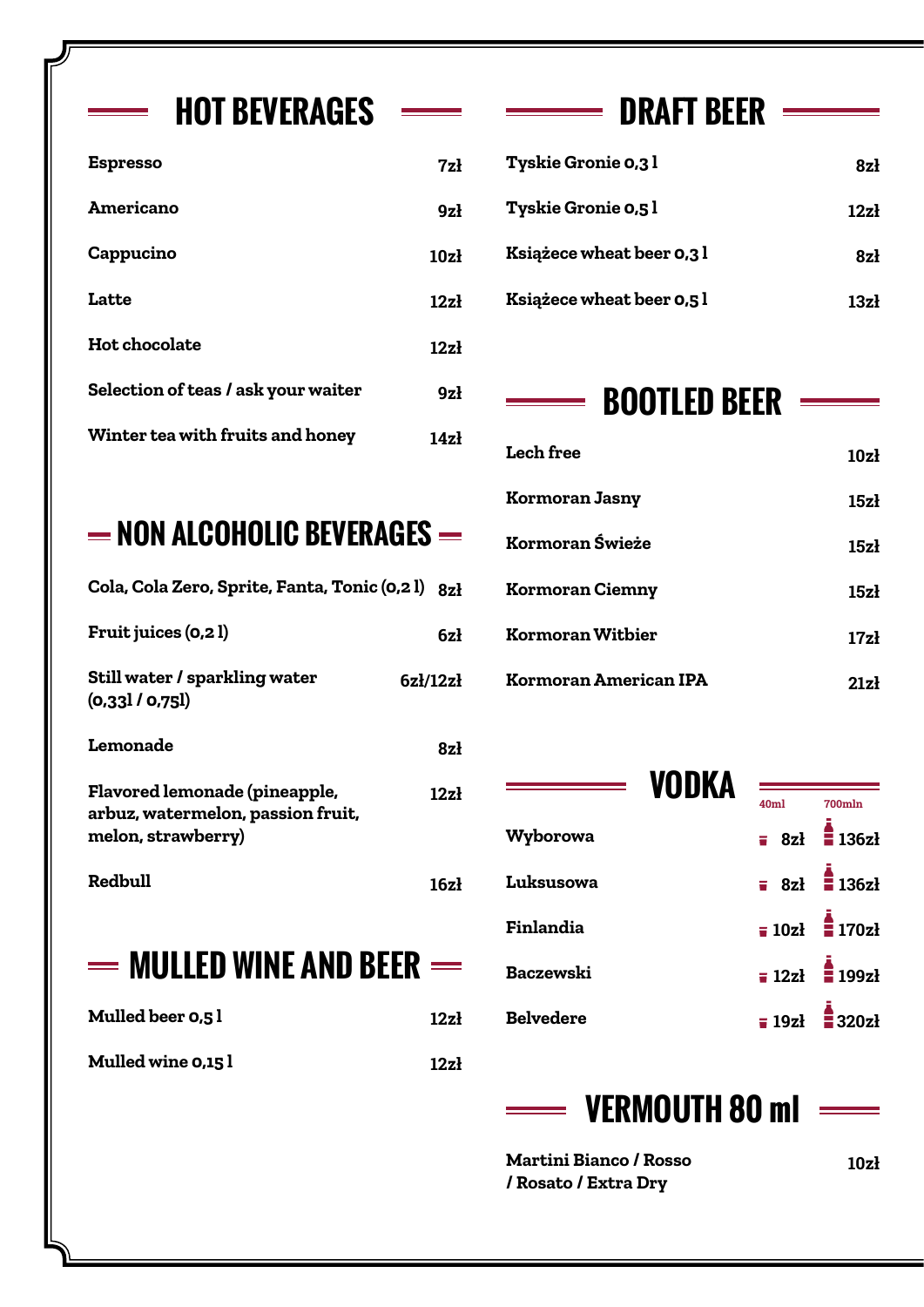| $=$ FLAVORED VODKA 40 ml $=$   |                  | <b>WHISKY 40 ml</b>                      |                  |
|--------------------------------|------------------|------------------------------------------|------------------|
| <b>Jagermaister</b>            | 10z <sub>i</sub> | <b>Ballantines</b>                       | 14z <sub>1</sub> |
| Slivovitz 72% (20 ml)          | 10z <sub>1</sub> | <b>Bushmills</b>                         | 14z <sub>1</sub> |
|                                |                  | <b>Jameson</b>                           | 16z <sub>i</sub> |
|                                |                  | <b>Jack Daniels / Jack Daniels Honey</b> | 18z <sub>1</sub> |
|                                |                  | Chivas 12yo                              | 20z <sub>1</sub> |
|                                |                  | $=$ BRANDY COGNAC 40 ml $=$              |                  |
| $=$ GIN/RUM/TEQUILLA 40 ml $=$ |                  | Metaxa <sub>5</sub> *                    | 12z <sub>i</sub> |
| <b>Seagrams</b>                | 12z <sub>1</sub> | Metaxa 7*                                | 20z <sub>1</sub> |
| Havana 3yo                     | 14z <sub>1</sub> | Hennessy V.S.                            | 30z <sub>1</sub> |
| Olmeca Silver / Gold           | 16z <sub>1</sub> |                                          |                  |
|                                |                  |                                          |                  |
| <b>Bombay</b>                  | 18z <sub>1</sub> | <b>CLASSIC DRINKS</b>                    |                  |
|                                |                  | <b>Mad Dog</b>                           | 12z <sub>1</sub> |
| <b>SINGLE MALTS 40 ml ===</b>  |                  | <b>Vodka Sour</b>                        | 20z              |
| Glenmorangie 10yo              | 35z <sub>1</sub> | <b>Caipirinha</b>                        | 20z <sub>i</sub> |
| <b>Talisker 10yo</b>           | 30z <sub>1</sub> | <b>Kir Royal</b>                         | 20z <sub>i</sub> |
| Glenfiddich 15yo               | 40z              | <b>Whisky Sour</b>                       | 25z <sub>1</sub> |
| Ardbeg 10yo                    | 40z <sub>1</sub> | <b>Aperol Spritz</b>                     | 25z <sub>1</sub> |
| Macallan 12yo                  | 46z <sub>1</sub> | <b>Cuba Libre</b>                        | 25z <sub>1</sub> |
| <b>Macallan 15yo</b>           | 60zł             | <b>Margarita</b>                         | 25z <sub>1</sub> |
|                                |                  | Mojito                                   | 25z <sub>1</sub> |
|                                |                  | <b>Tequilla Sunrise</b>                  | 25z <sub>1</sub> |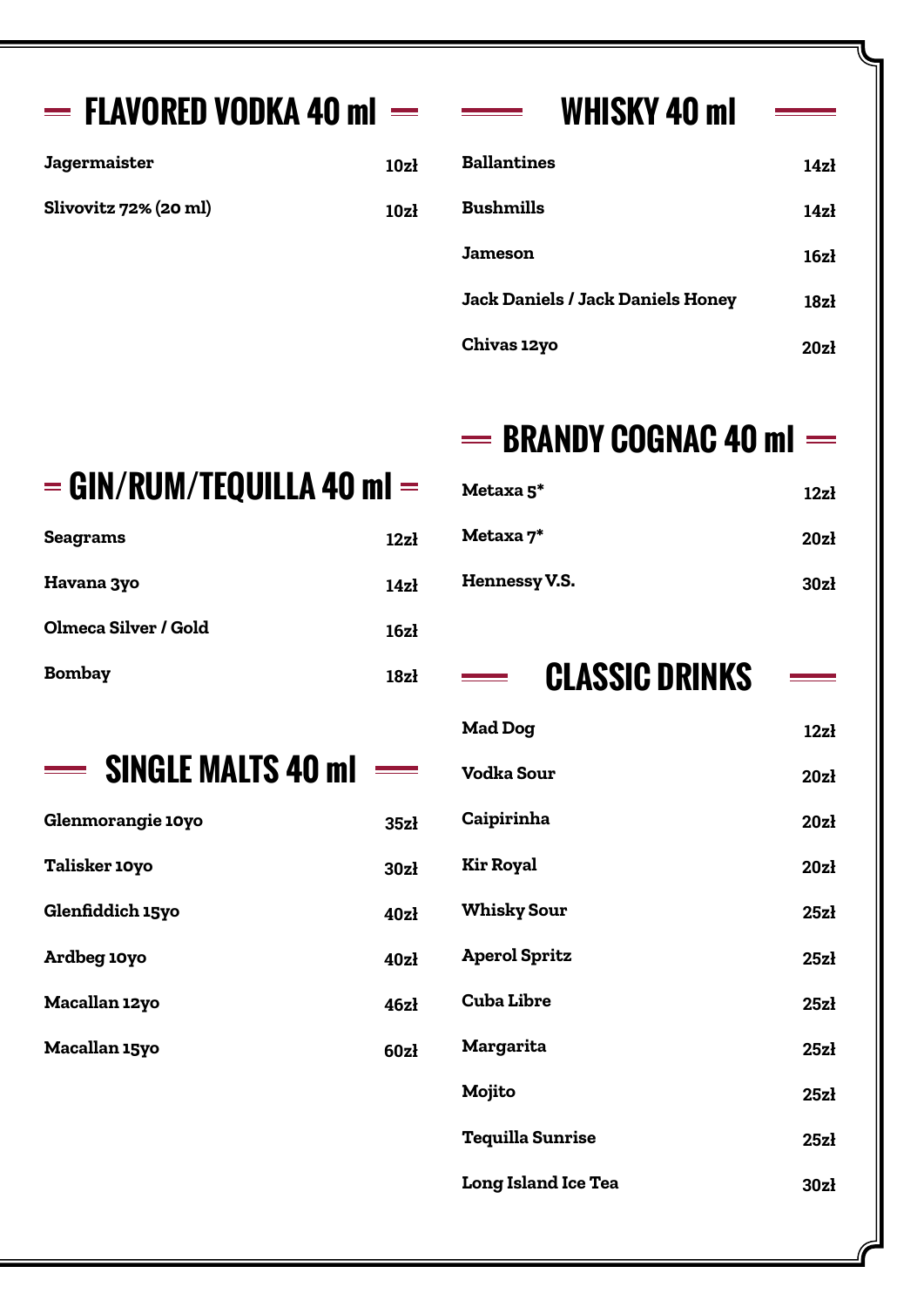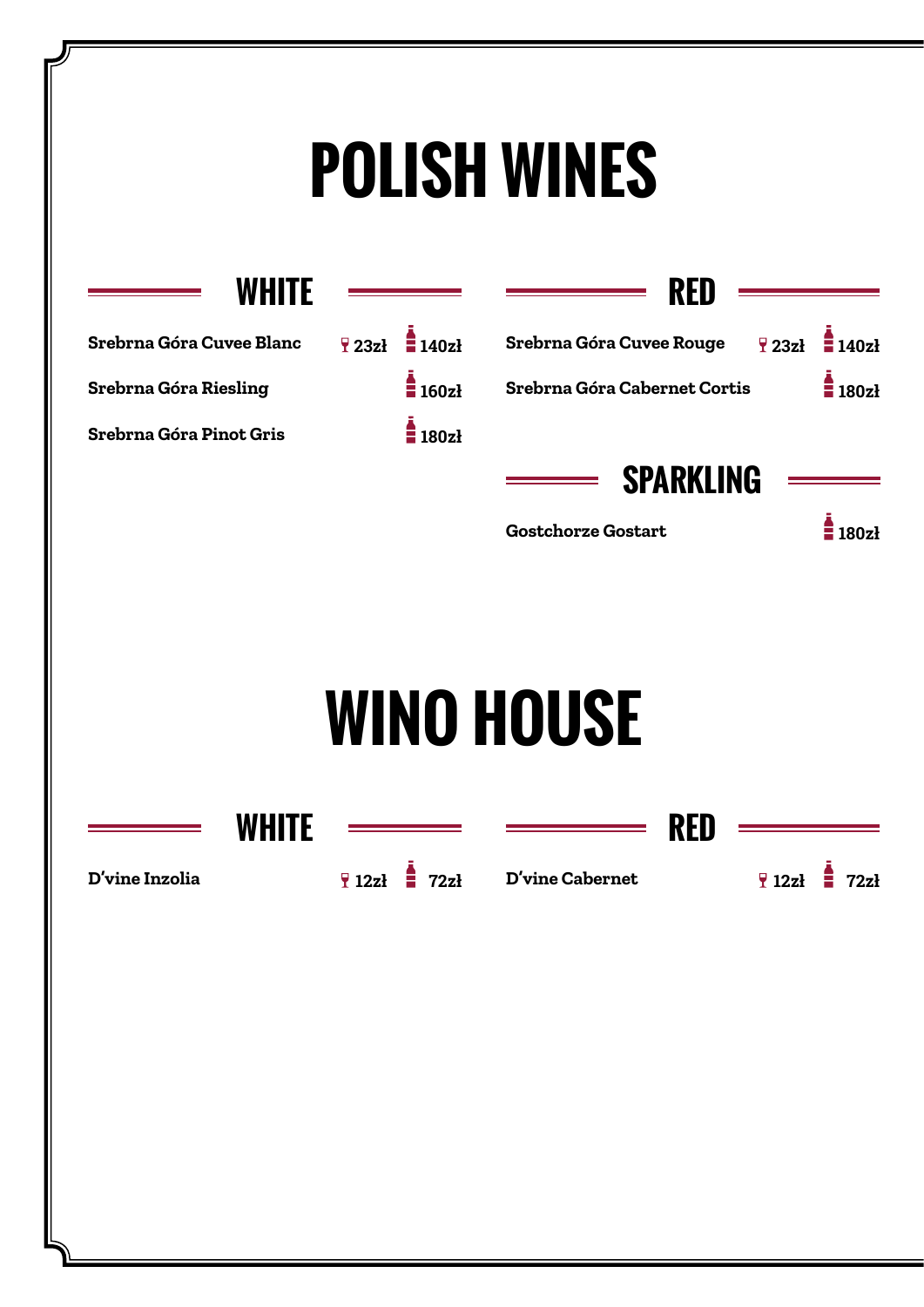## **FOREIGN WINES**